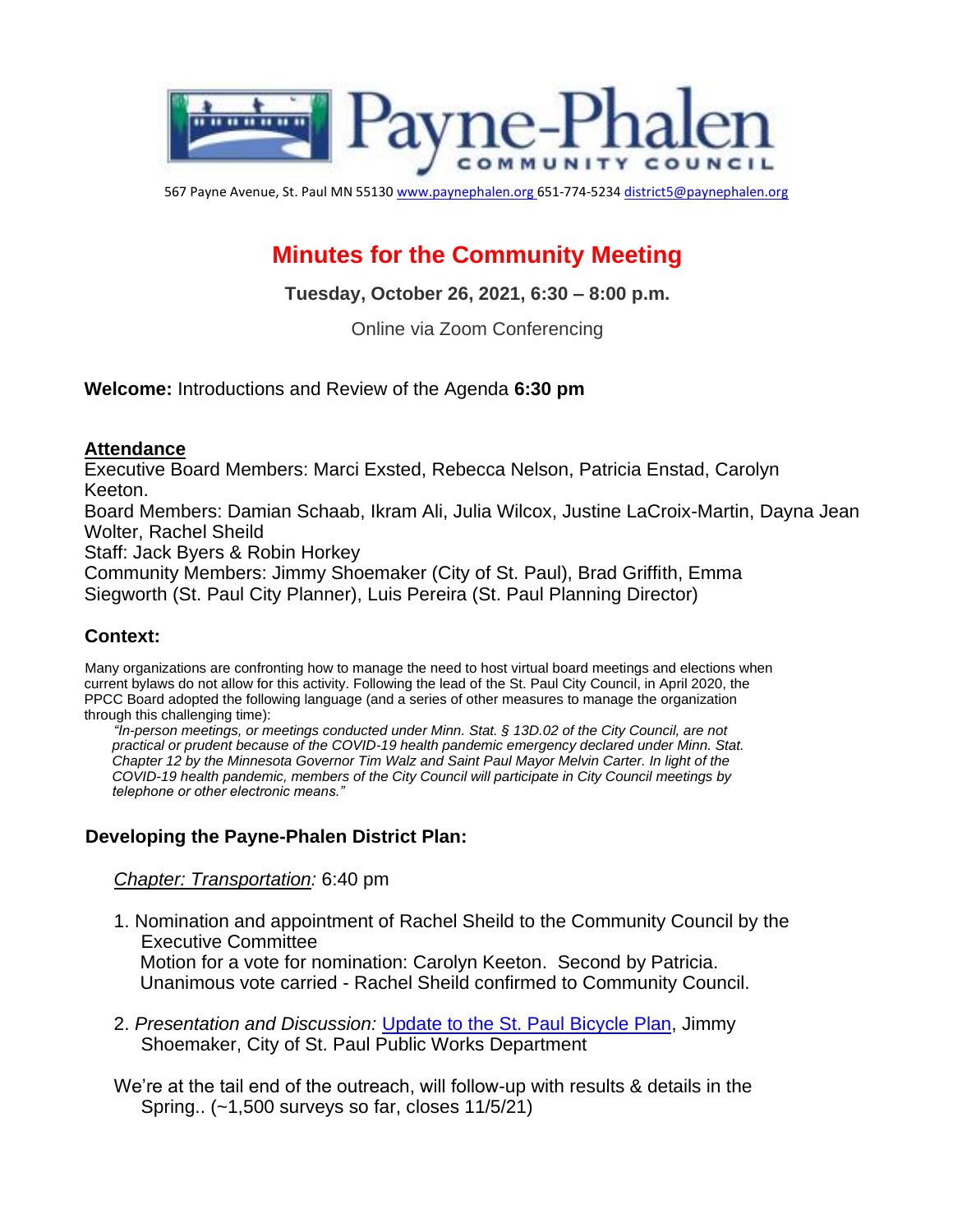Q&A

Brad Griffith: asked about Greenbrier and Margaret [bikeways] and the talk of a possible connection. Does St. Paul Public Works have any info on this?

Jimmy: not sure, knows that it's planned for the next 5 years but he wasn't terribly familiar with this. Asked for clarification - is this in a planning doc?

Brad: there's been a push between Parks & Rec and residents of Upper Swede Hollow. Not a good connection @ Forest where it sort of stops.

Jimmy: encouraged Brad to fill out that survey and point this out as a concern

Brad: Also asked about Wheelock Parkway extension

Jimmy: this is happening next year between Edgerton & Arcade - likely Spring to Fall of next year, the whole street will be reconstructed w/this addition.

Jack sent the Swede Hollow master plan; Robin put the survey link in the chat.

Brad: so the website highlights the different community meetings you're holding? Jimmy: I've talked to 11-12 of the communities about this - but there is a recording of this presentation on StPaul.gov/bikeplan if they want to listen.

**Jack -** as many of you know, we're working to make progress on the District plan (despite COVID) and we need to add to the transportation portion, including bicycle [aspects]. The fact that the city is working on this is good timing, we could contribute to this portion of the plan. Asked people to send ideas to him. Digest the presentation & take a stab at drafting this up in the early winter while there's still time to get info to Jimmy & Public Works folks.

## *Chapter: Housing:* 7:10 pm

- 3. 1-4 Unit Infill Housing Zoning Study (Phase1), Emma Siegworth, City of St. Paul, Department of Planning and Economic Development
- ADU = extra buildings (secondary housing unit on a single-family lot, attached or detached)

## Q&A

- Brad Griffith what is the current housing shortfall, in terms of these changes to the ordinances...how many new housing units do you anticipate to create?
- Emma we do have hope to help accommodate the growth, not sure how many units this will create but this is really to help accommodate the almost 13k households (projected by Met Council) by 2040 and increase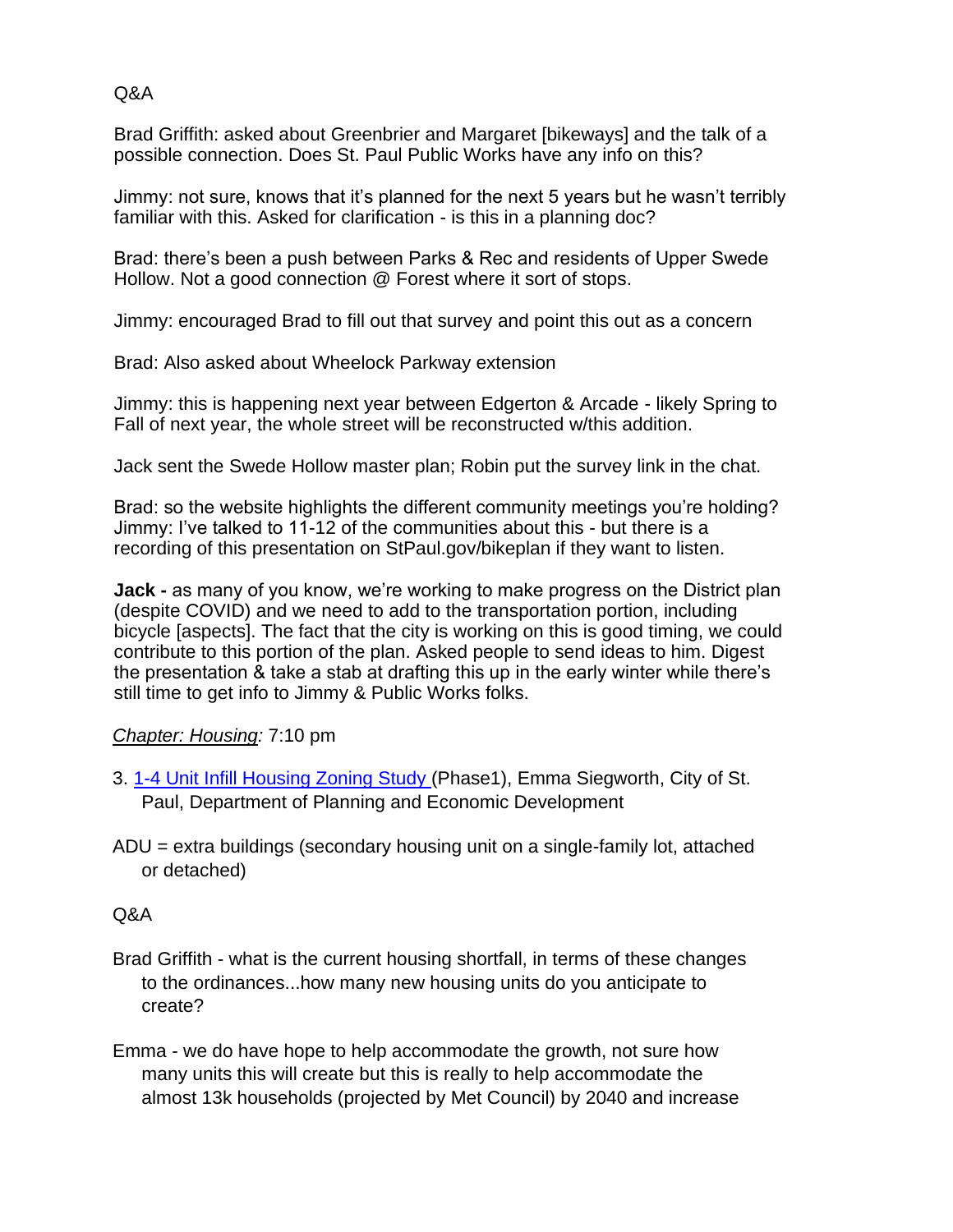housing units and house-scale and allow for gentle increases & help reduce housing shortage.

- Luis a lot of this depends on where we end up in Phase 2, for the number of houses that could result but just because something is rezoned today doesn't mean that the owner will automatically try to change the units on the site (gave his own example of his housing situation zoning). Goal is to make gentle density increases across the city, creating more opportunities - neighborhood scale & in-fill. Utilizing unutilized lots. Trying to not encourage demolition & new development. Why don't we use what we have already - trying to encourage redevelopment. Trying to be sensitive to how these rules, if applied across the city, would apply across different neighborhoods. What's financially feasible, what kind of rents can you get, that sort of thing. Thinking of these dimensions even though this is about zoning.
- Julia brought up how she's glad they're talking about mitigating new development. Have you looked at other cities, plans?
- Emma that's a great question, we haven't done a comprehensive survey of what's being done to help w/demolition. Has seen max lot & home sizes to discourage people from tearing down a small home to build a huge home. (Mpls & Portland as examples). They want to keep a lot of the existing affordable, viable housing available right now & will look at this.
- Patricia do you have any sense of what neighborhood's you're thinking about (Patricia's son works for Parks & Rec & lots of the city is taken care of, mowing), how do you feel this adjustment might most affect our community?
- Luis right now we're at the stage of looking at what kind of changes might make sense to city-wide zoning rules but you're right, so if you have a lot of vacant lots that are just sitting there you could have new construction (duplex, twin-home) that would be in-fill on an existing block w/homes. On the East Side there's a good mix of [housing types]. Looking more at where things could be neighborhood-scale. Lots of places went until the 70s w/only having single family housing allowed. Looking back to history & also looking forward. For example - building an ADU may be more affordable (if still costly at perhaps ~100,000: this is less than a 300k house). If you do have a lot of vacant lots in the neighborhood - there would be opportunity for people to do something other than just a single home by itself.
- Rachel like the idea of increasing access not to just housing but also potential increase to intergenerational living, economy moving toward more working from home, etc. Didn't know there was a plan in place, moving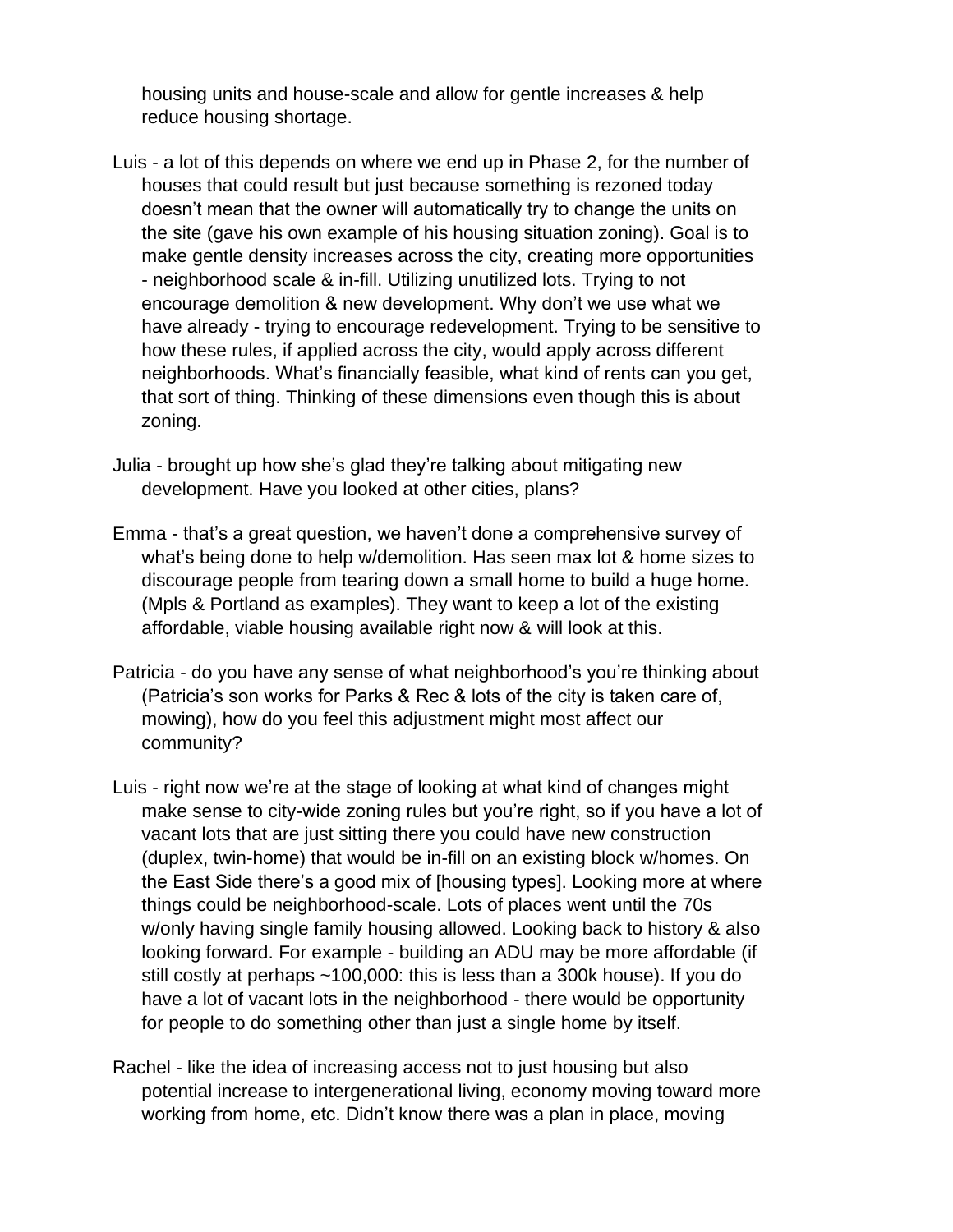along. Excited for this.

- Damian Given public accessibility to plot maps given current constraints & laws if everyone converted to the max density what difference would this make & with these new proposed rules how much more good could this do?
- Luis Depends on if you like this sort of change, how you value it. Current single-family only districts (~70% of residential area), you can do one unit & it can be very large but most people don't max this out (e.g. 5k sq ft house) and if in fact you can build this big of a space w/just one family why can't you have 2-3 or 4 units in that same footprint? There are houses that are overhoused as well (don't need as much space as they have) as those who are unsheltered & deal with overcrowding there. Doesn't think the market is doing the maximum under zoning today and likely isn't going to do maximum tomorrow under new changes. Mpls has changed & they haven't seen a big explosion, maybe 30-40 duplexes or triplexes but there are other solutions to the housing crisis as well. Part of the future, serving current households & future ones.
- Damian what exists to alleviate the tax burdens associated w/development of empty lots, mentioned partnerships w/orgs & govt.
- Luis mentioned 4D program (preferential tax rate for affordable housing that has affordable rent for a period of time), state law property tax mitigation for certain households (ppl w/disabilities, seniors). It is a good question. The more folks in town paying taxes, the more the tax burden is spread more broadly & the less likely the tax increase is in the double digits.

#### *Chapter: Environment:* 7:40 pm

4. Motion in support of Saint Paul Federation of Educators Solar Schools Initiative, Patricia Enstad, Vice-President. Rebecca seconded the motion. Vote: 9 votes in-favor, 1 (Damian) chose to abstain due to his own situation w/solar panels.

#### **Business items: 7:45 pm**

- 5. PPCC Monthly Financial Report and Status (Janey Atchison, Treasurer)
- 6. Approval of minutes from recent meetings: (Patricia Enstad, Vice-President)

Patricia motioned, Justine seconded, 10 voted in favor of approving meeting minutes.